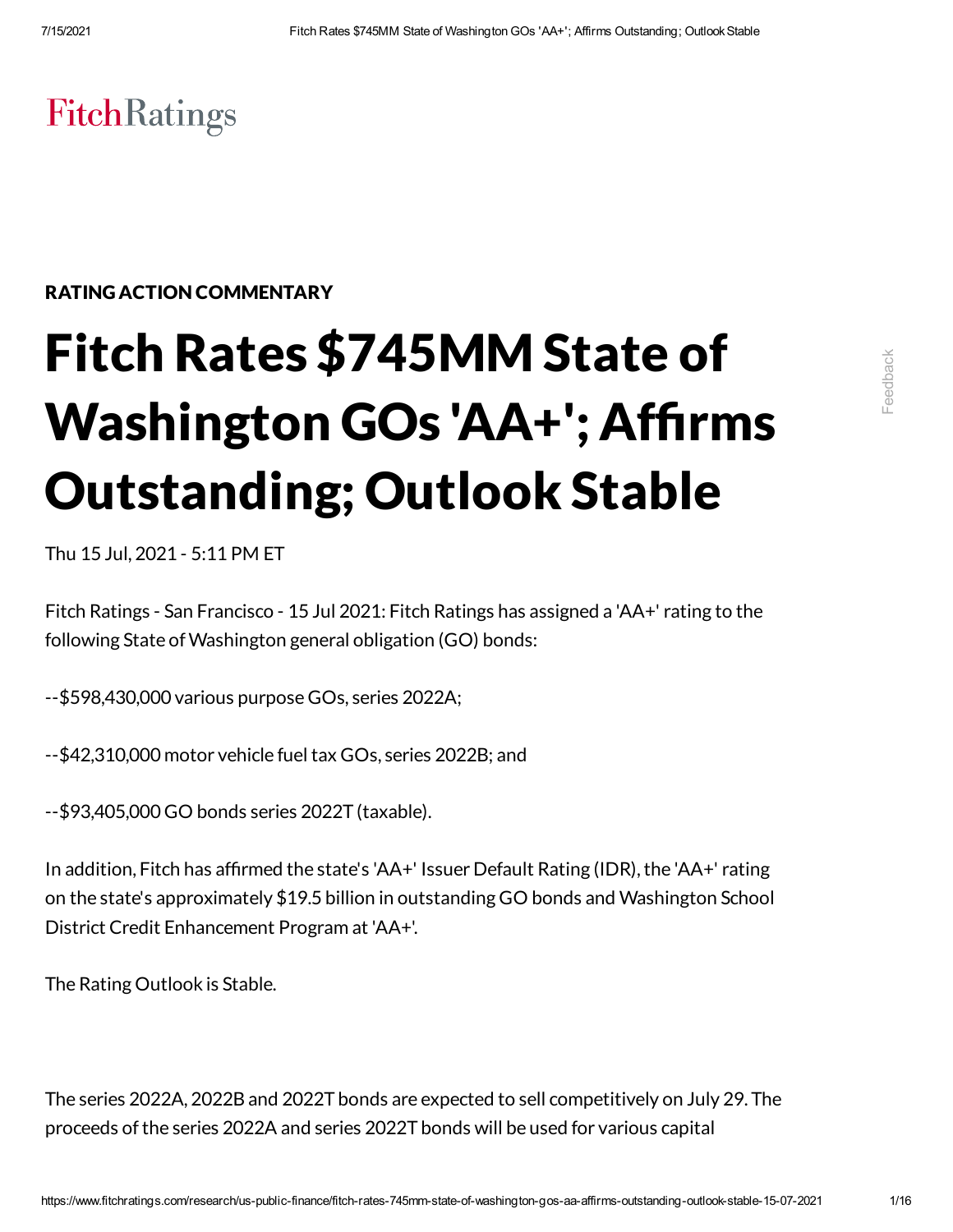projects. Proceeds of the series 2022B bonds will be used for construction of various state and local highway improvements.

#### **SECURITY**

All GO bonds are general obligations of the state to which the state has irrevocably pledged its full faith, credit and taxing power.

### ANALYTICAL CONCLUSION

Washington's 'AA+' IDR and GO bond rating reflect the state's large and diverse economy, with solid long-term revenue growth prospects, a demonstrated commitment to fiscal balance and combined long-term liabilities that place a low burden on resources. The ratings also reflect the state's very strong financial resilience supported by reserves, a statutory requirement for a balanced multiyear budget and formulaic funding of the constitutional budget stabilization account (BSA), which has reduced reliance on above-average revenue growth.

Washington's School District Credit Enhancement Program's 'AA+' ratings is on par with the state's 'AA+' IDR, reflecting the pledge of the state's full faith, credit, and taxing power, as well as administrative procedures and structural protections in place.

#### ECONOMIC RESOURCE BASE

Prior to the pandemic-induced downturn,Washington's economy had been characterized by exceptional growth and increased employment diversification. The state removed all pandemic-related restrictions July 1, and the state is well positioned for continued expansion over time given robust population and labor force growth, as well as continued expansion in sectors outside the traditionally dominant manufacturing sector, primarily information technology-related interests.

#### KEY RATING DRIVERS

#### **Revenue Framework: 'aaa'**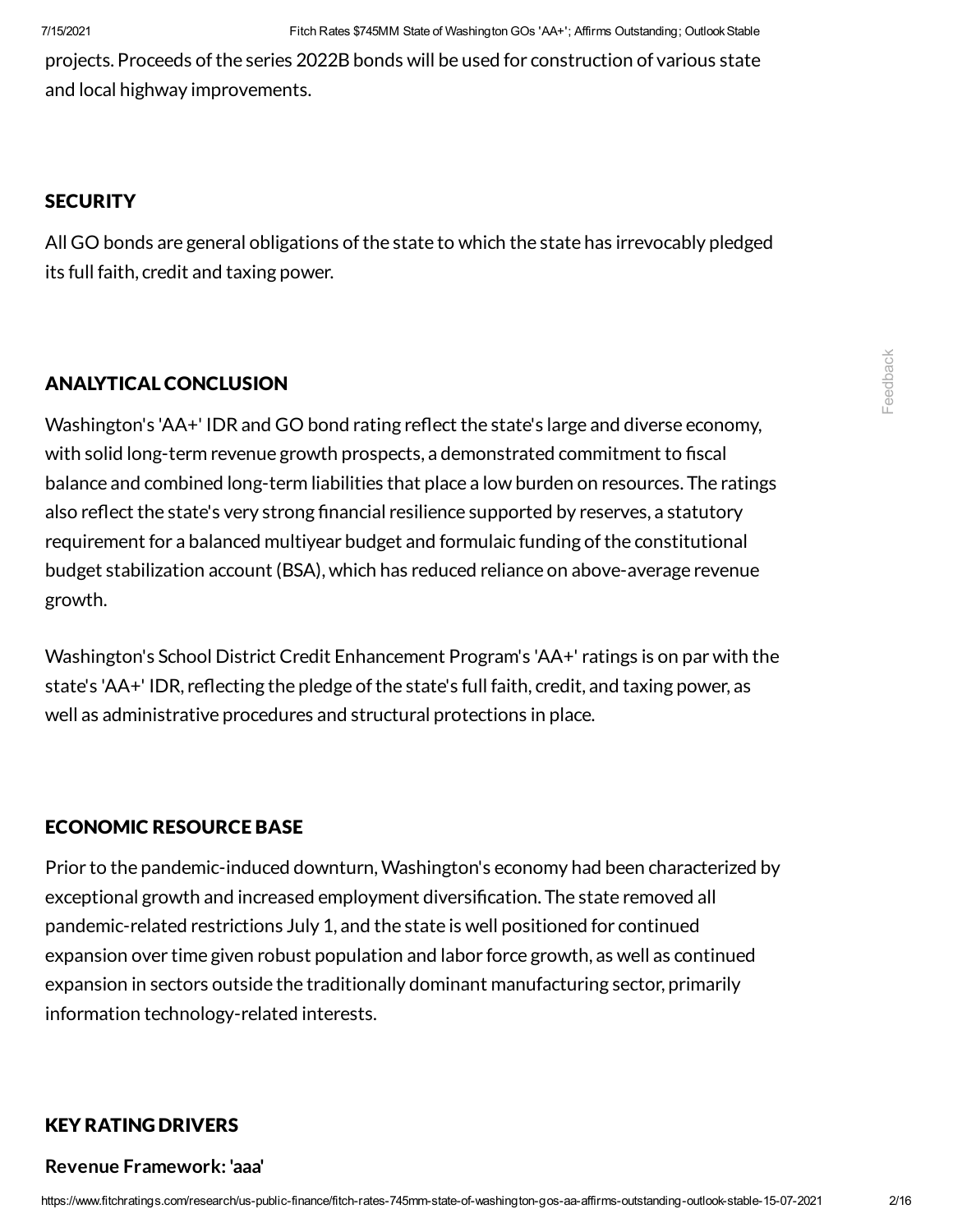Revenue performance over time has generally been above inflation, and Fitch expects this to continue to support solid growth prospects. The state has complete independent control over taxation, with an essentially unlimited legal ability to raise operating revenues as needed.

#### **Expenditure Framework: 'aa'**

Washington benefits from solid expenditure flexibility, although its flexibility is somewhat more restricted than is true for most states due to court mandates on education funding. The state has a low burden of carrying costs for debt service and retiree benefits and benefits from the broad expense-cutting authority common to most U.S. states. Medicaid is also a key cost driver; however, Fitch expects these costs to remain manageable.

#### **Long-Term Liability Burden: 'aaa'**

The combined burden of debt plus pensions is low as a percentage of personal income but above the median for U.S. states. Elevated debt ratios incorporate the funding of substantial capital needs, particularly for transportation, but are offset by a moderate net pension liability and growth in population and personal income.

#### **Operating Performance: 'aa'**

Washington maintains very strong gap-closing capacity in the form of its superior budget flexibility and solid reserves. The state is well positioned to deal with economic volatility, with very strong gap-closing capacity derived from its control over revenues and spending, as well as strong budgetary reserves and the BSA.

#### RATING SENSITIVITIES

Factors that could, individually or collectively, lead to a positive rating action/upgrade:

--Strong economic and revenue growth that outpaces GDP over time;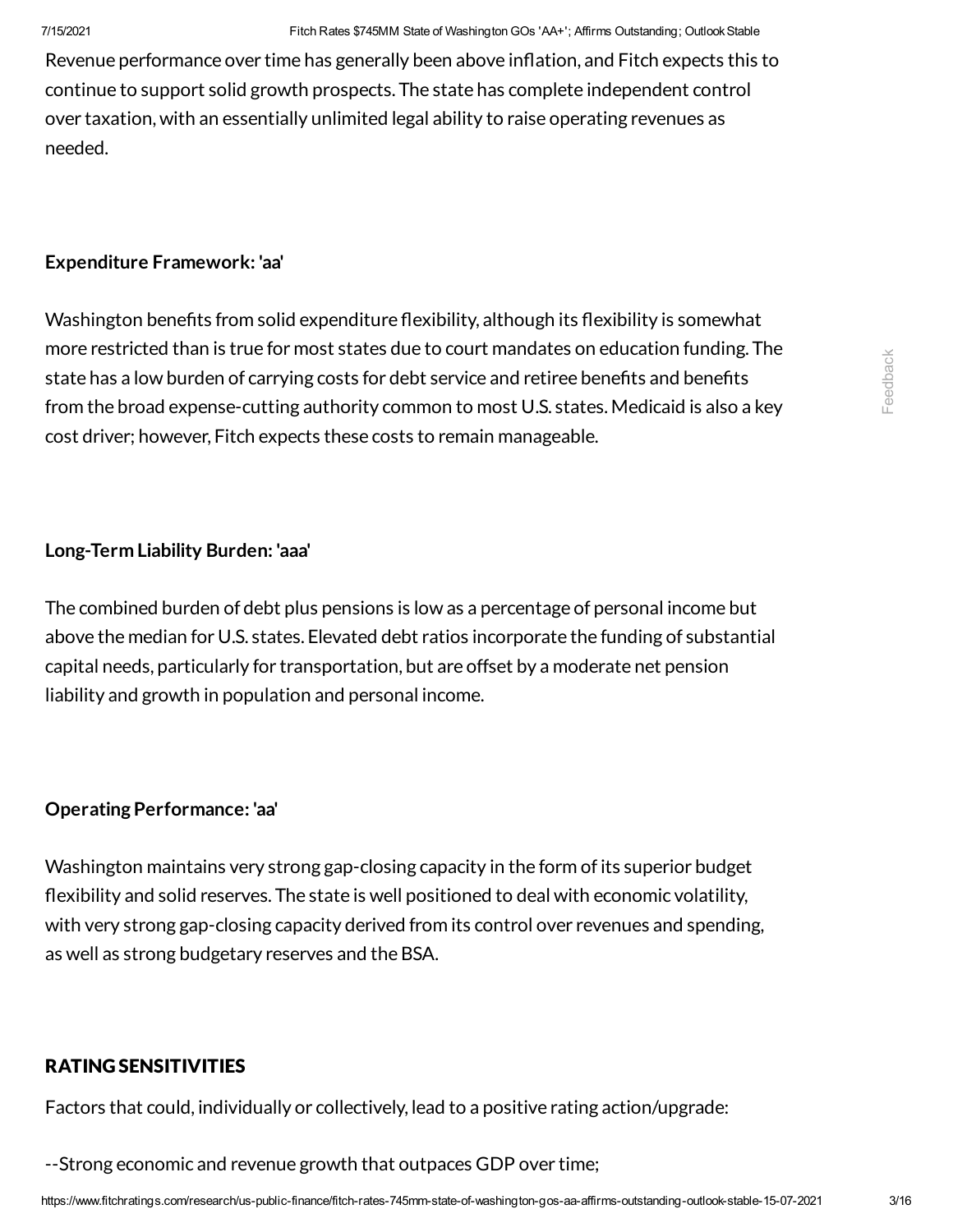--Financial flexibility as demonstrated through maintaining reserves around current levels;

--Ability to maintain higher spending for education while maintaining superior financial flexibility.

Factors that could, individually or collectively, lead to a negative rating action/downgrade:

--A material increase in the long-term liability burden;

--Failure to implement policy measures to counteract changing economic conditions and address budgetary challenges, which would be contrary to Washington's past practices and Fitch's expectations.

# BEST/WORST CASE RATING SCENARIO

International scale credit ratings of Sovereigns, Public Finance and Infrastructure issuers have a best-case rating upgrade scenario (defined as the 99th percentile of rating transitions, measured in a positive direction) of three notches over a three-year rating horizon; and a worst-case rating downgrade scenario (defined as the 99th percentile of rating transitions, measured in a negative direction) of three notches over three years. The complete span of best- and worst-case scenario credit ratings for all rating categories ranges from 'AAA' to 'D'. Best- and worst-case scenario credit ratings are based on historical performance. For more information about the methodology used to determine sector-specific best- and worst-case scenario credit ratings, visit <https://www.fitchratings.com/site/re/10111579>.

# CURRENT DEVELOPMENTS

Federal Relief Provides Critical Support

Under the Coronavirus Aid, Relief and Economic Security (CARES) Act of 2020, Washington received about \$2.2 billion, with an additional \$1.1 billion allocated to local governments. Under the American Rescue Plan Act (ARPA) of 2021, Washington expects to receive \$4.4 billion directly: \$2.2 billion was received in May and the other half is expected in 2022. Washington's spending plan for the funds received under ARPA is related primarily to school reopening, rental assistance, vaccine deployment, and services for low-income individuals, as well as to address a federal injunction related to fish culverts under state highways. Overall,

Feedback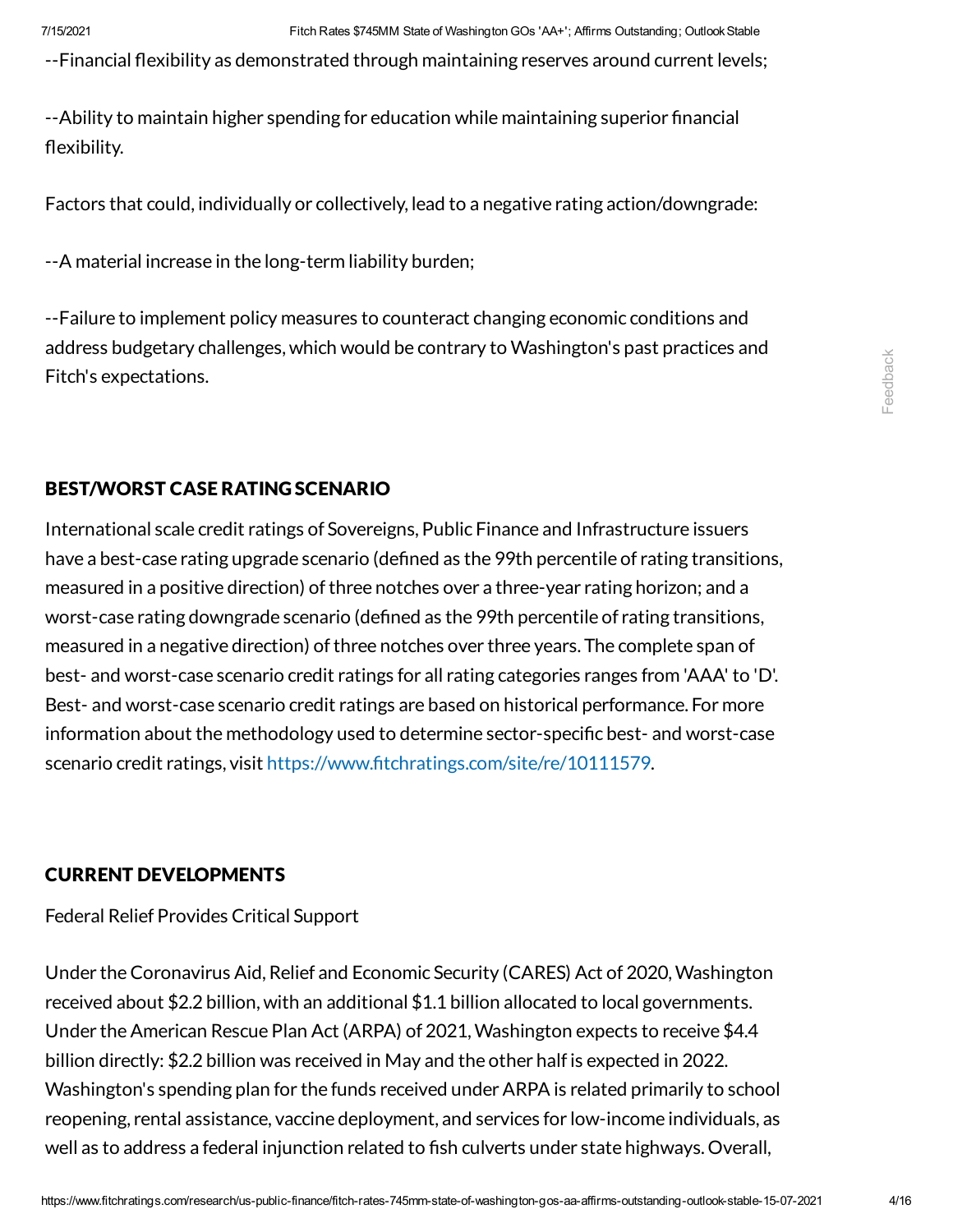Washington estimates state, local and individuals received \$27 billion in federal stimulus funding in 2020 and 2021.

The amount of federal aid allocated to the state is considerable when viewed in the context of a roughly \$59 billion biennial budget for fiscal 2021-2023. Fitch does not expect the stimulus aid to alter Washington's long-term credit fundamentals given the state's focus on using one-time monies for one-time spending.

# Washington Fiscal Update

Washington entered the downturn in a strong reserve and budgetary position, benefitting from constitutionally-required multiyear budget balancing BSA funding. In addition,the state had budgeted conservatively in recent years, assuming revenue growth would slow, which helped to limit ongoing additional budgeted spending. Revenues had been performing very well through February 2020, but quickly reversed with the onset of the pandemic.

In response, the governor worked with the legislature to veto about \$500 million of the new spending and directed agencies to limit spending to current legal requirements. The governor also enacted a hiring freeze, eliminated a 3% wage increase for many employees, which had been due on July 1, 2020, and implemented furloughs for most employees. Further, the governor requested 15% budget reductions from agencies, which ultimately were not needed as revenue performance began to recover with the aid of federal stimulus payments. These actions and additional Medicaid funding from the enhanced federal match saved \$1.1 billion, or about 4% of fiscal 2021 spending.

Washington forecasts that it finished the 2019-2021 biennium (fiscal years 2020 and 2021, ended June 30) with \$3.8 billion in combined general fund balance and the BSA, equal to about 14% of total general fund - state revenues (taxes and other non-tax state revenues) [GF-S revenues]. This represents an increase over the 2017-2019 biennium ending fund balance and BSA of \$2.6 billion, equal to about 11.7% of audited fiscal 2019 GF-S revenues.

The state transferred the BSA balance of \$1.8 billion to the general fund in fiscal 2021, as permitted under the state constitution, to provide budget flexibility. The enacted biennial budget ends with about \$3.6 billion in combined general fund reserves and BSA and the BSA will be replenished from constitutionally required transfers of 1% of GF-S revenue (roughly \$500 million per biennium).

The enacted 2021-2023 biennial budget includes a new excise tax on gains from the sale of certain assets, generally targeted at capital gains from securities rather than real estate or

Feedback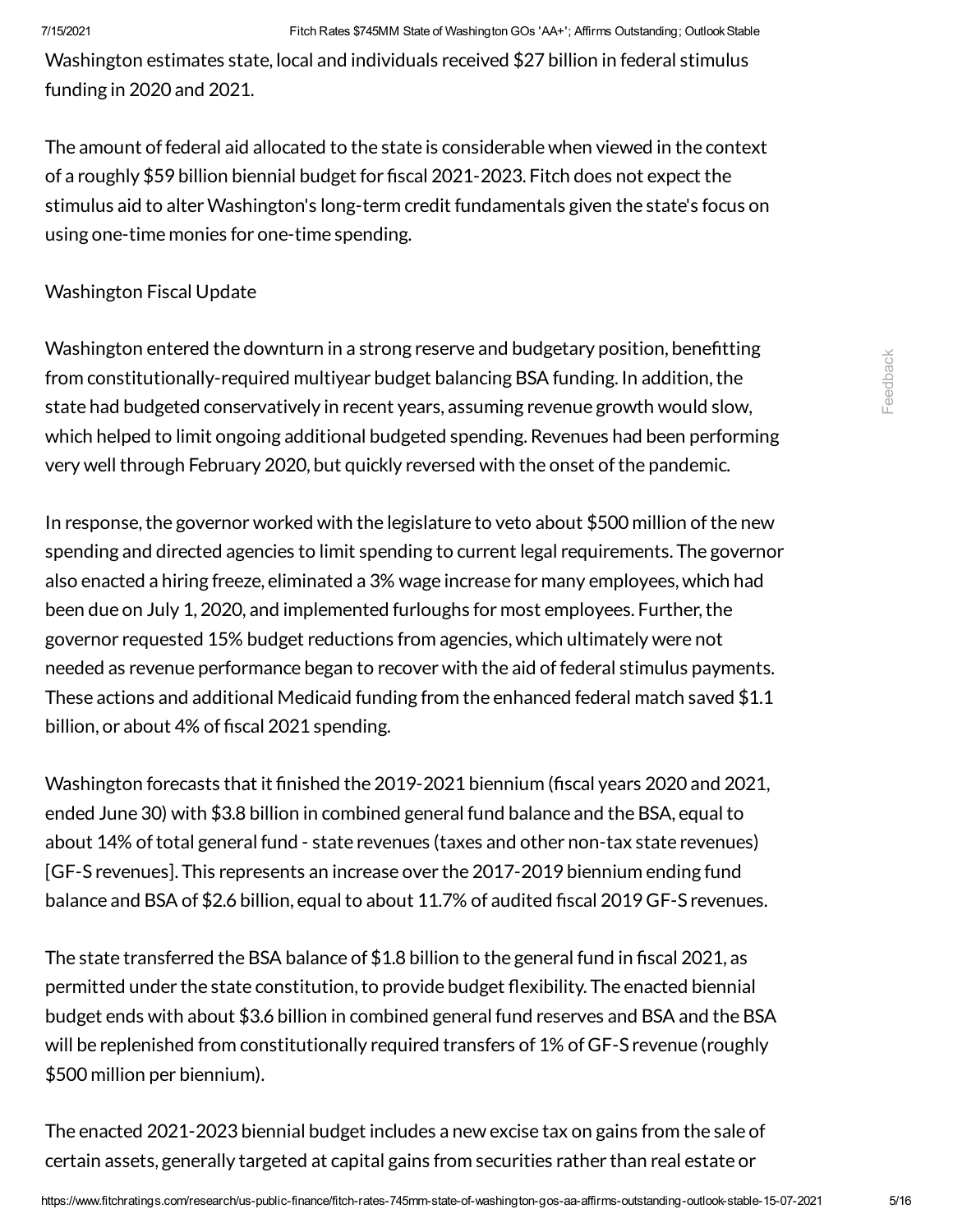businesses. The June 2021 revenue forecast estimates it will generate \$415 million in the biennium. The tax is being challenged as unconstitutional. Offsetting concerns about the ultimate validity of the new tax stream, the enacted budget does not include use of the projected revenues, and the tax is not effective until January 2022 with the first payments not due until April 2023.

The tax collections will be deposited into the Education Legacy Trust Account (ELTA) a special revenue fund, which may be used only for support of K-12 public schools, certain higher education purposes, and in support of early learning programs. Funds in the ELTA are not yet appropriated. The budget also includes an \$800 million deposit into the state teacher pension system (TRS 1) to reduce the unfunded liability.

The state's most recent economic and revenue forecast from June 23, 2021 indicates growth in employment, personal income and the state's primary GF-S revenues: retail sales and use and business and occupation taxes. The 2021-2023 biennial revenues are forecast to be \$1.4 billion higher in the June 2021 forecast than in the March 2021 forecast absent policy action. Despite the positive recent trends, uncertainties remain, including the possibility of a new wave of coronavirus infections resulting in business failures, weak demand and additional job losses.

#### CREDIT PROFILE

The pandemic and related public health measures significantly affected the state's economy and related tax revenue. After a steep loss of jobs in April 2020, Washington's job recovery (60% ofjob losses regained through May 2021) is modestly weaker than the national average of 66%. The Fitch-adjusted unemployment rate (which adds back labor force exits) shows Washington at 7.4% in April 2021, compared to the Fitch-adjusted state median unemployment rate of 6.8%. Some of the weaker employment in Washington is likely due to changes at Boeing, which eliminated 19,000 jobs in the state prior to February 2021 and expects to eliminate 10,700 more by the end of 2021 as it moves some production out of the state.

Boeing remains a large employer in Washington and an important contributor to its economy; however, the state's overall manufacturing sector is about the same proportion of GDP as the nation's manufacturing sector, while Washington's information technology sector generates over 2.5x the proportion of GDP as the nation.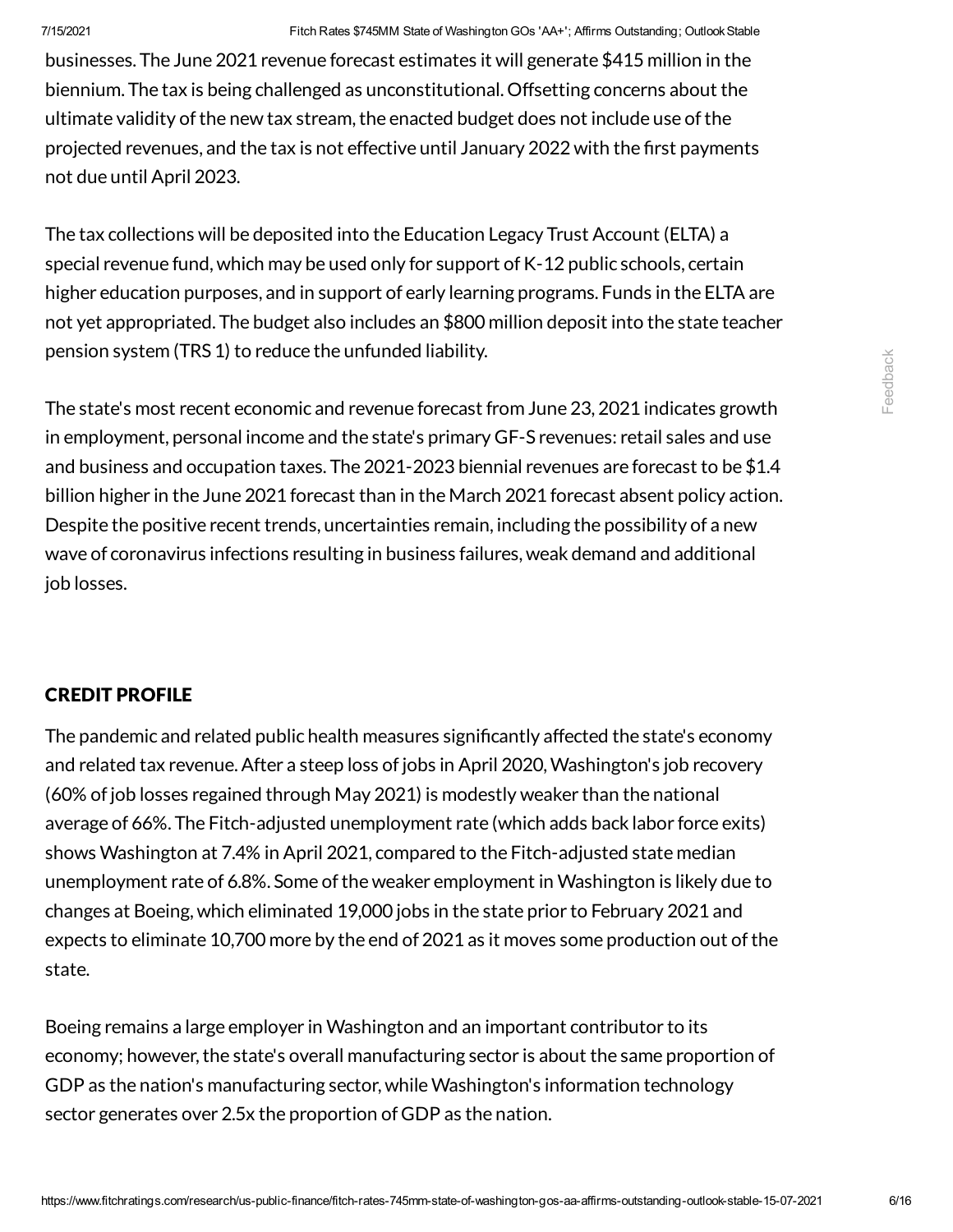Microsoft and Amazon combined employ almost two times more individuals than Boeing, and several software and information companies continue to expand in the state. The workforce is highly educated, income levels are comparatively high and the state poverty rate is below the national average. Nonetheless, the state's economic recovery will face headwinds as Boeing plans to eliminate additional jobs in the state through 2021, as further noted below.

#### REVENUE FRAMEWORK

Washington relies on broad consumption-based revenues to fund operations and does not levy an income tax. This revenue mix results in collections that quickly reflect consumer spending and construction trends; overall, general fund revenues exhibit a moderate level of volatility.

Washington's revenue structure is based on a retail sales tax (about half of total general fund - state revenues) and, to a much lesser extent, a business and occupation gross receipts tax (about 19%) and state property tax (16%). The importance of the real estate excise tax (4% oftax revenues in fiscal 2021) varies considerably depending on the point in the economic cycle. The state does not have an income tax. As noted, the state enacted a capital gains tax in 2021 which is forecast to generate about \$415 million in the 2021-2023 biennium, equal to less than 1% of biennial GF-State revenues.

This revenue structure makes the state budget especially sensitive to trends in consumer spending. In addition, construction (labor and materials) is assessed under the broad sales tax and receipts are significant to sales tax revenue performance. Fitch expects revenues to continue to reflect cyclical trends offset somewhat by the state's ongoing population growth.

Washington has complete independent legal ability to control taxes, a significant credit strength.

#### EXPENDITURE FRAMEWORK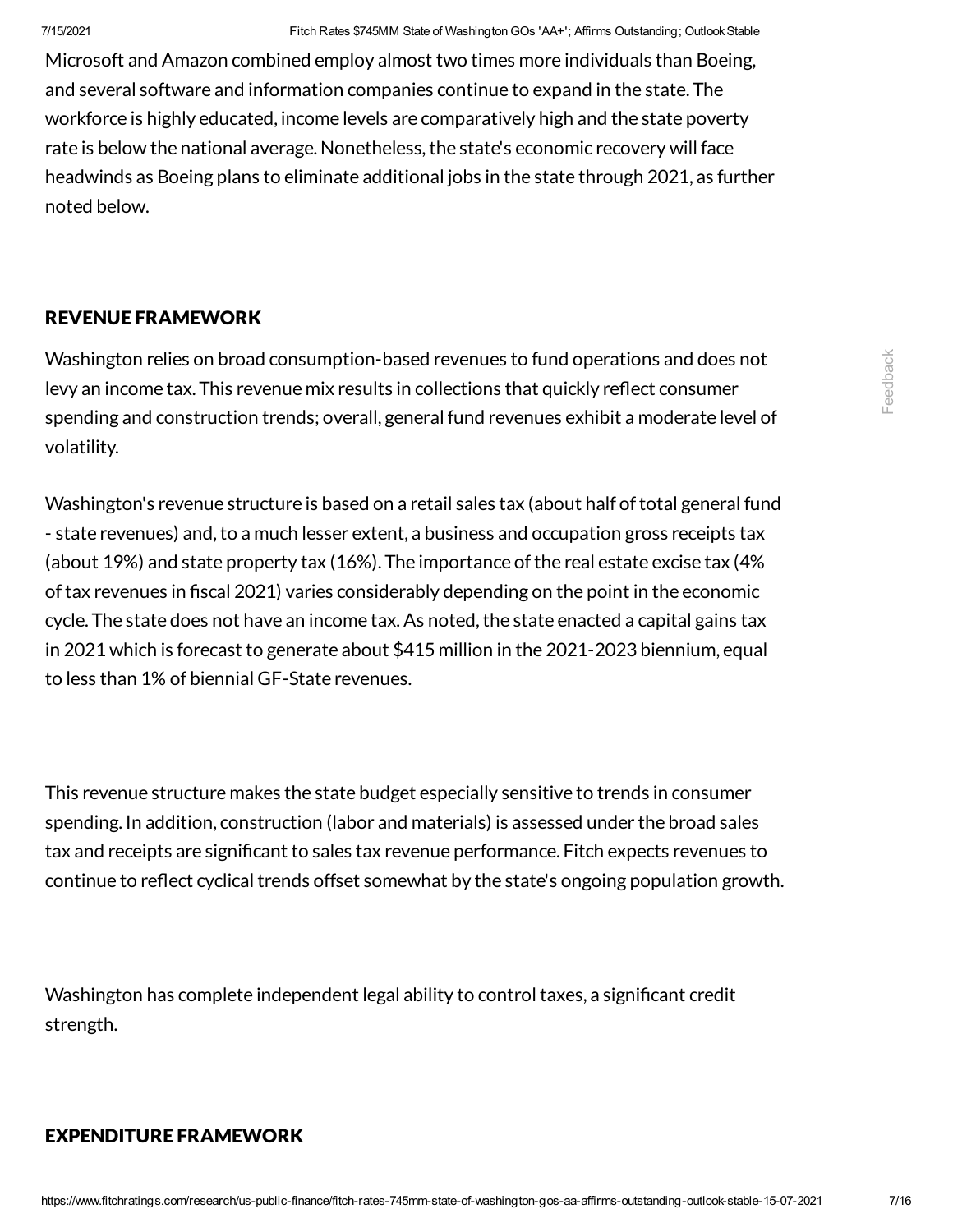As in most states, education and health and human services are Washington's largest operating expenses. Education is the larger line item, with state funding for local school districts and the public university and college system accounting for more than half of state general fund expenditures. Human services programs represent another third.

Washington's spending growth, absent policy actions, will likely be marginally above its solid revenue growth, requiring regular budget management to ensure ongoing balance. The fiscal challenge of Medicaid is common to all U.S. states and the nature of the program as well as federal government rules limit the states' options in managing the pace of spending growth. As with all federal initiatives, Medicaid remains subject to regulatory changes that could affect various aspects. However, federal action to revise Medicaid's fundamental programmatic and financial structure does not appear to be a near-term priority ofthe current federal administration or congressional leadership.

Washington retains solid expenditure flexibility.While Medicaid costs are somewhat beyond the state's ability to materially change given federal requirements for the program, the state's carrying costs for long-term liabilities are low. Like most states,Washington's operating budget (outside of Medicaid) goes largely toward funding of services rather than direct service delivery, allowing the state to shift costs to lower levels of government in times of fiscal stress. This is true even for education spending, as the state appropriates money to local school districts rather than operating any schools itself..

#### LONG-TERM LIABILITY BURDEN

On a combined basis,Washington's burden of direct debt and adjusted net pension liabilities, at 6.1% of personal income, is above the 5.0% median for U.S. states (both per Fitch's 2020 state pension report) but still low overall. Debt levels are twice the U.S. state median, reflecting in part the demands of many years of strong population growth. However, pension liabilities are below the median. Fitch expects the combined burden to remain at similar levels going forward, despite large capital needs, given strong population and personal income growth.

Washington's outstanding debt equals about two-thirds of Fitch-adjusted long-term liabilities and is primarily GO bonds.Capital needs are substantial, particularly for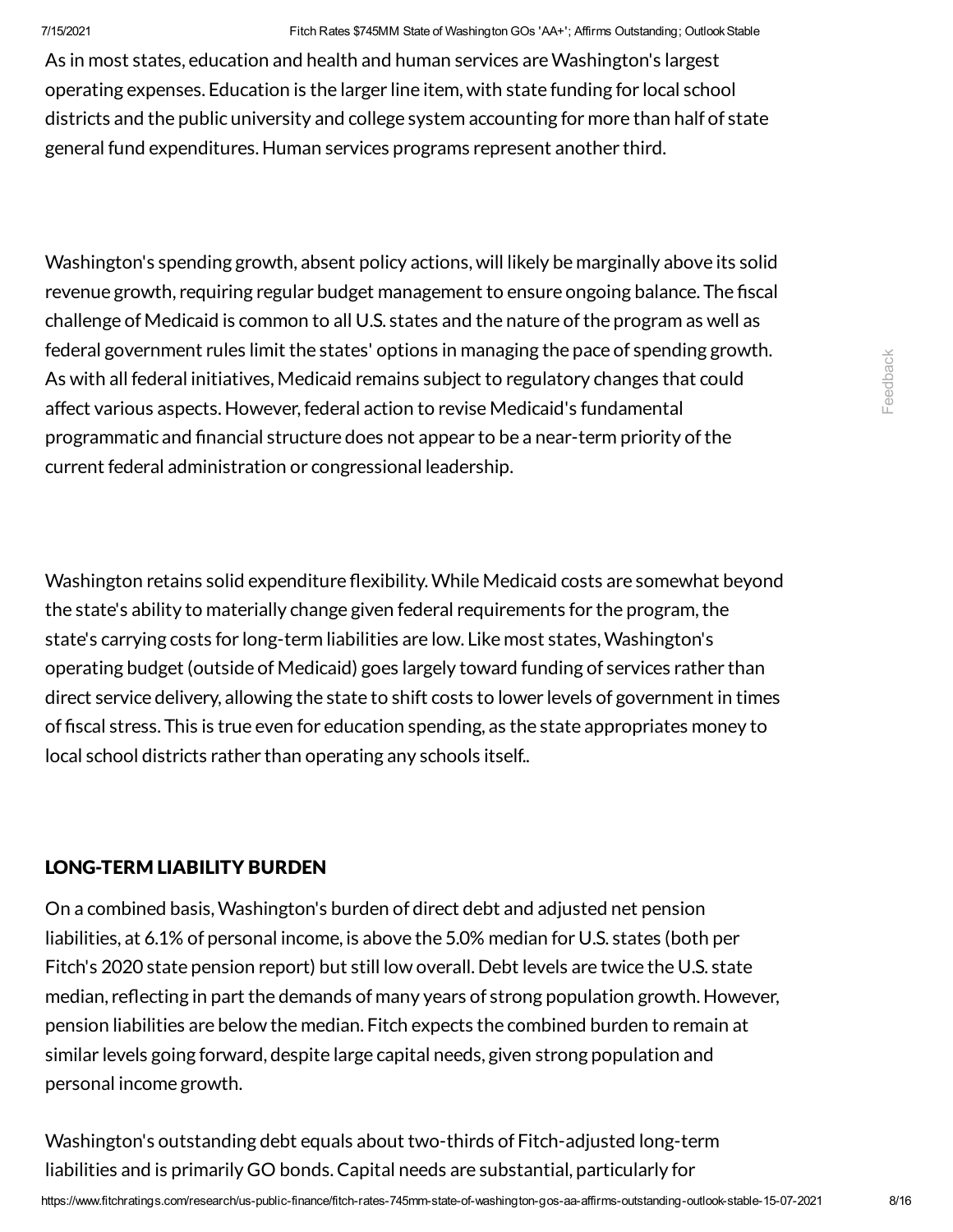transportation, and future borrowing is anticipated. The state has repeatedly demonstrated its ability and willingness to raise revenues in support of transportation capital investment, most recently through an electrification fee for electric vehicles and an increase to the service fee for vehicle title transaction and registration. Tolling is also utilized as part of the funding solution.

In fiscal 2019, Washington's aggregate fiduciary pension assets covered over 97% of total pension liabilities on a reported basis, assuming a 7.5% investment return for most of the plans. This ratio falls to an estimated 81% using Fitch's standard 6% investment return assumption. The state has made changes to manage pension costs, including elimination of cost of living adjustments. The state has deferred full contributions to the closed pension systems in times of economic strain.

Other post-employment benefits (OPEB) are limited and funded on a pay-as-you-go basis.

Contingent liabilities include a school district credit enhancement program (School Bond Guarantee Program) that provides a GO guarantee to \$16.3 billion in outstanding school district debt as of July 1, 2021. The state utilized the enhancement for the first time ever on June 1, 2021 to advance approximately \$3.2 million due to an internet connectivity issue with the county's bank delaying debt service transfers for school districts in Mason County. The county made the transfer within the same day, fully covering the state's advance.

Fitch continues to exclude the covered school district debt from our long-term liability calculation as we consider the recent advance a very short-term issue affecting only a minimal portion ofthe contingent liability and not indicative of any ongoing need for state advances.

#### OPERATING PERFORMANCE

Frequent reviews of economic and financial forecasts allow the state to respond effectively to changing conditions. During the Great Recession and the recent pandemic-driven downturn, the state demonstrated its willingness and ability to utilize broad budget flexibility in response. In fiscal 2009 through fiscal 2011, the state implemented a combination of ongoing and one-time actions, and fully depleted accumulated reserves.

In 2020, the state implemented spending cuts and planned reserve draws, though the ultimate draws on reserves were much less than planned at the outset ofthe pandemic. Fitch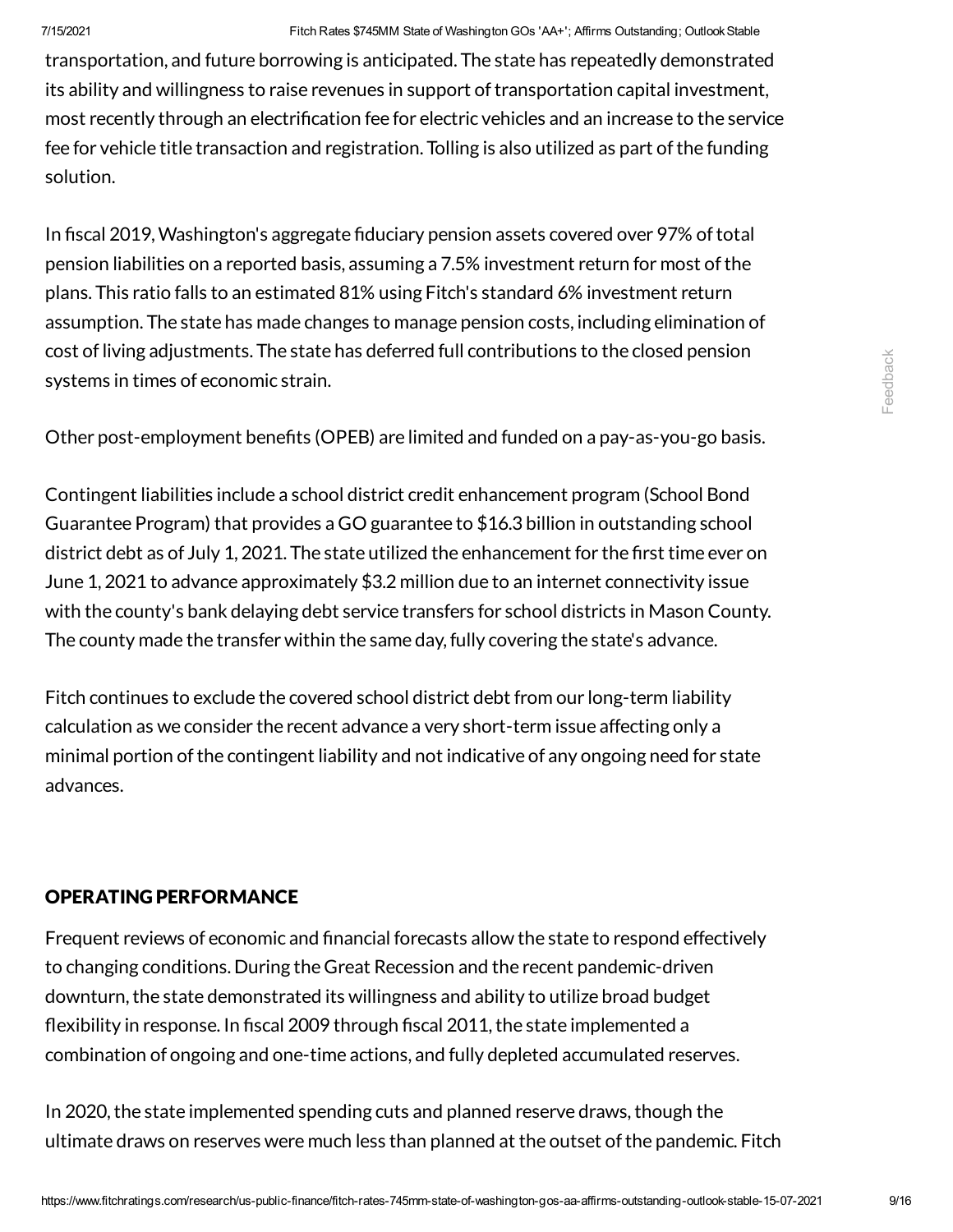expects the state to similarly make use of its very strong gap-closing capacity, supported by its solid, reinstated reserve position, during the future cyclical downturns.

Budgeting can be challenging, in part due to the education lawsuit-related K-12 funding demands and a statutory mandate that the budget show projected balance over a four-year period rather than just the current biennium. However, the state took advantage of growth over the last decade to rebuild financial flexibility.

The state has solid funding provisions for its BSA supporting rapid rebuilding of financial flexibility. This constitutional account receives the first 1% of revenues collected every year, until it reaches its cap of 10% of annual general revenues. Furthermore, 75% of extraordinary growth in state revenue (defined as growth in general state revenues that exceed by onethird the average biennial growth of the prior five biennia) must be transferred to the BSA on top ofthe 1%. This measure also serves to limit the effect of revenue volatility on the operating budget.

Washington's initiative and referendum environment creates a level of operating and financial uncertainty. However, it is significant that any law approved by voters in this manner can be amended or repealed by the legislature by a two-thirds vote in the first two years after approval and by a simple majority thereafter. The legislature repeatedly has shown the ability and willingness to suspend initiatives. The state constitution may not be amended by initiative or referendum.

In addition to the sources of information identified in Fitch's applicable criteria specified below, this action was informed by information from Lumesis.

# REFERENCES FOR SUBSTANTIALLY MATERIAL SOURCE CITED AS KEY DRIVER OF RATING

The principal sources of information used in the analysis are described in the Applicable Criteria.

# ESG CONSIDERATIONS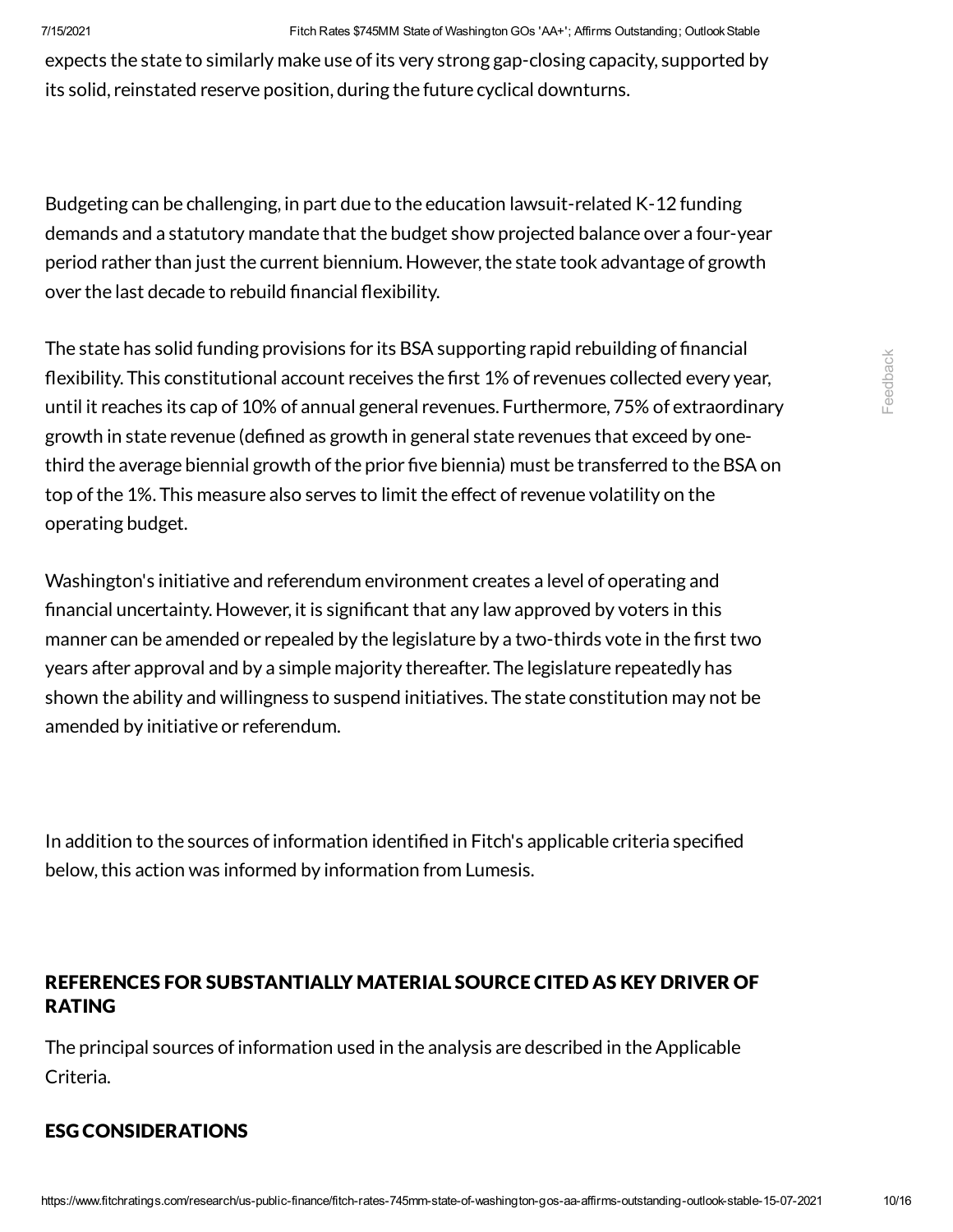Unless otherwise disclosed in this section, the highest level of ESG credit relevance is a score of'3'. This means ESG issues are credit-neutral or have only a minimal credit impact on the entity, either due to their nature or the way in which they are being managed by the entity. For more information on Fitch's ESG Relevance Scores, visit [www.fitchratings.com/esg.](http://www.fitchratings.com/esg)

# RATING ACTIONS

| <b>ENTITY/DEBT</b>                                                                                                                        | <b>RATING</b>    |                           |          | <b>PRIOR</b>                    |
|-------------------------------------------------------------------------------------------------------------------------------------------|------------------|---------------------------|----------|---------------------------------|
| Washington,<br>State of (WA)<br>[General<br>Government]                                                                                   | LT<br><b>IDR</b> | AA+ Rating Outlook Stable | Affirmed | AA+ Rating<br>Outlook<br>Stable |
| Washington<br>School<br><b>District</b><br>Credit<br>Enhancement<br>Program<br>(WA) /State<br><b>School Bond</b><br>Program<br>Rating/1LT | LT               | AA+ Rating Outlook Stable | Affirmed | AA+ Rating<br>Outlook<br>Stable |
| Affirmed<br>$\bullet$ Washington,<br>LT<br>AA+ Rating Outlook Stable<br>AA+ Rating<br><b>VIEW ADDITIONAL RATING DETAILS</b>               |                  |                           |          |                                 |
| <b>FITCH RATINGS ANALYSTS</b>                                                                                                             |                  |                           |          |                                 |
|                                                                                                                                           |                  |                           |          |                                 |

**Karen Ribble** Senior Director Primary Rating Analyst +1 415 732 5611 karen.ribble@fitchratings.com Fitch Ratings, Inc. One Post Street, Suite 900 San Francisco,CA 94104

# **Alan Gibson**

Director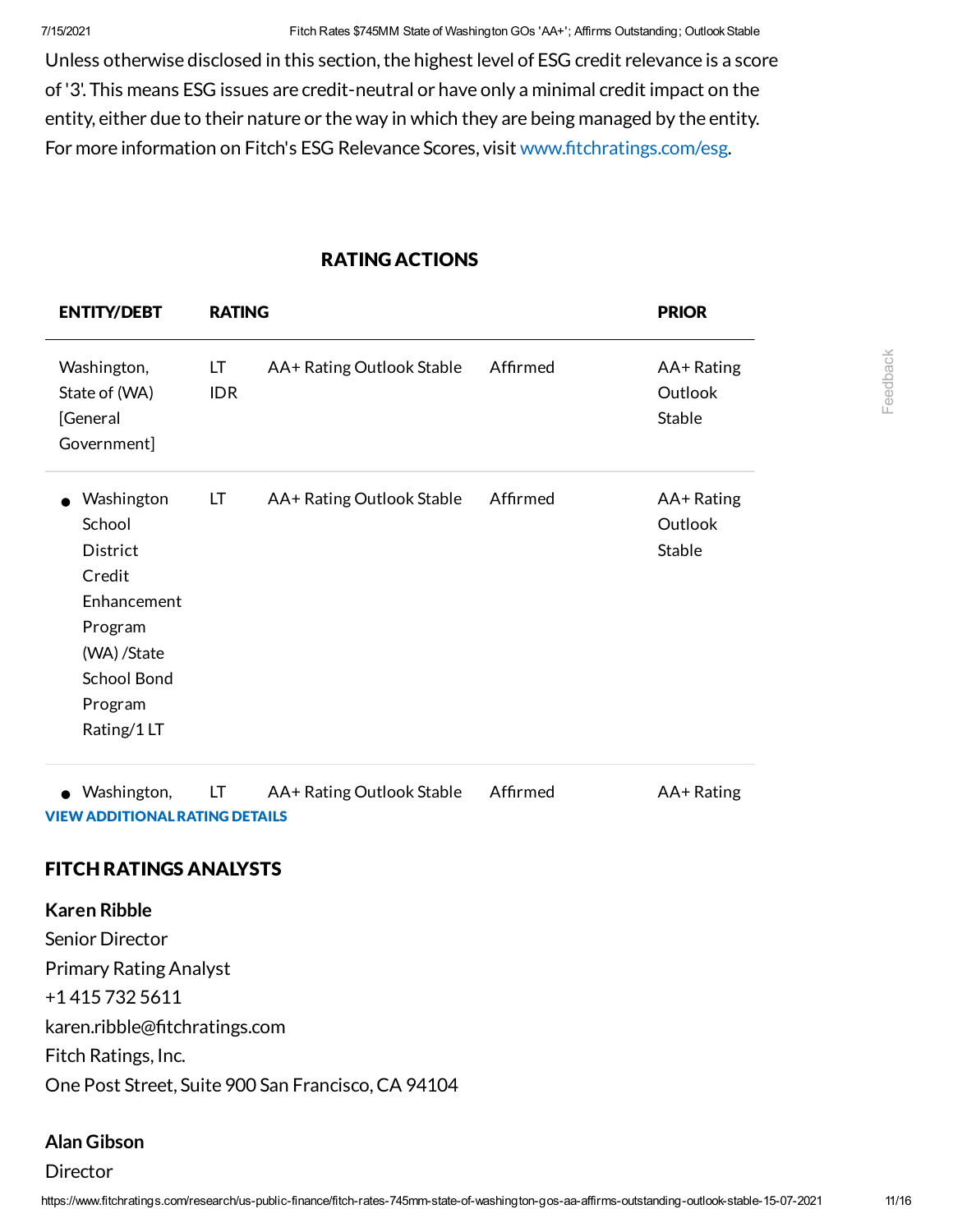Secondary Rating Analyst +1 415 732 7577 alan.gibson@fitchratings.com

**Eric Kim** Senior Director CommitteeChairperson +1 212 908 0241 eric.kim@fitchratings.com

### MEDIA CONTACTS

**Sandro Scenga** New York +1 212 908 0278 sandro.scenga@thefitchgroup.com

Additional information is available on [www.fitchratings.com](http://www.fitchratings.com/)

#### APPLICABLE CRITERIA

U.S. Public Finance [Tax-Supported](https://www.fitchratings.com/research/us-public-finance/us-public-finance-tax-supported-rating-criteria-04-05-2021) Rating Criteria (pub. 04 May 2021) (including rating assumption sensitivity)

#### APPLICABLE MODELS

Numbers in parentheses accompanying applicable model(s) contain hyperlinks to criteria providing description of model(s).

FAST EconometricAPI - Fitch Analytical Stress Test Model, v3.0.0 ([1\)](https://www.fitchratings.com/research/us-public-finance/us-public-finance-tax-supported-rating-criteria-04-05-2021)

#### ADDITIONAL DISCLOSURES

[Dodd-Frank](https://www.fitchratings.com/research/us-public-finance/fitch-rates-745mm-state-of-washington-gos-aa-affirms-outstanding-outlook-stable-15-07-2021/dodd-frank-disclosure) Rating Information Disclosure Form

Solicitation Status

[Endorsement](#page-14-0) Policy

#### ENDORSEMENT STATUS

Washington School District Credit Enhancement Program (WA) EU Endorsed, UK Endorsed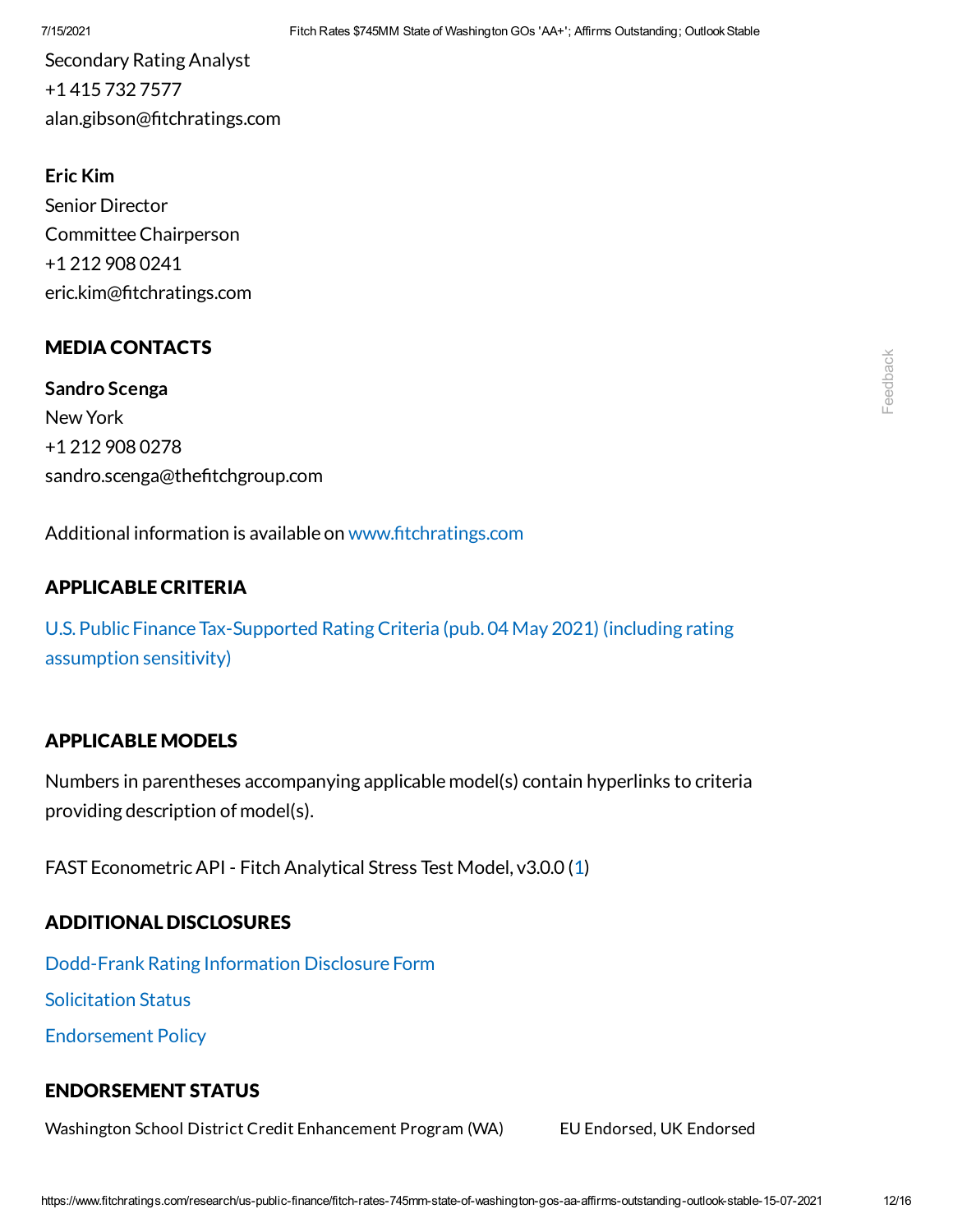#### DISCLAIMER

ALL FITCH CREDITRATINGSARE SUBJECT TO CERTAIN LIMITATIONSAND DISCLAIMERS. PLEASE READ THESE LIMITATIONSAND DISCLAIMERSBY FOLLOWING THIS LINK: [HTTPS://WWW.FITCHRATINGS.COM/UNDERSTANDINGCREDITRATINGS.](https://www.fitchratings.com/UNDERSTANDINGCREDITRATINGS) IN ADDITION, THE FOLLOWING [HTTPS://WWW.FITCHRATINGS.COM/RATING-](https://www.fitchratings.com/rating-definitions-document)DEFINITIONS-DOCUMENT DETAILS FITCH'SRATING DEFINITIONS FOR EACH RATING SCALEAND RATING CATEGORIES, INCLUDING DEFINITIONSRELATING TO DEFAULT. PUBLISHED RATINGS, CRITERIA, AND METHODOLOGIES ARE AVAILABLE FROM THIS SITEATALL TIMES. FITCH'SCODE OF CONDUCT,CONFIDENTIALITY,CONFLICTSOF INTEREST,AFFILIATE FIREWALL,COMPLIANCE,AND OTHER RELEVANT POLICIESAND PROCEDURESAREALSO AVAILABLE FROM THECODE OF CONDUCT SECTION OF THIS SITE. DIRECTORSAND SHAREHOLDERSRELEVANT INTERESTSAREAVAILABLEAT [HTTPS://WWW.FITCHRATINGS.COM/SITE/REGULATORY](https://www.fitchratings.com/site/regulatory). FITCH MAY HAVE PROVIDED ANOTHER PERMISSIBLE SERVICE TO THE RATED ENTITY OR ITSRELATED THIRD PARTIES. DETAILS OF THIS SERVICE FOR WHICH THE LEAD ANALYST IS BASED IN AN ESMA- OR FCA-REGISTERED FITCH RATINGSCOMPANY (OR BRANCH OF SUCH A COMPANY) CAN BE FOUND ON THE ENTITY SUMMARY PAGE FOR THIS ISSUER ON THE FITCH RATINGSWEBSITE.

#### READ LESS

#### COPYRIGHT

Copyright © 2021 by Fitch Ratings, Inc., Fitch Ratings Ltd. and its subsidiaries. 33 Whitehall Street, NY, NY 10004. Telephone: 1-800-753-4824, (212) 908-0500. Fax: (212) 480-4435. Reproduction or retransmission in whole or in part is prohibited except by permission.All rights reserved. In issuing and maintaining its ratings and in making other reports (including forecast information), Fitch relies on factual information it receives from issuers and underwriters and from other sources Fitch believes to be credible. Fitch conducts a reasonable investigation of the factual information relied upon by it in accordance with its ratings methodology, and obtains reasonable verification ofthat information from independent sources, to the extent such sources are available for a given security or in a given jurisdiction. The manner of Fitch's factual investigation and the scope ofthe thirdparty verification it obtains will vary depending on the nature ofthe rated security and its issuer, the requirements and practices in the jurisdiction in which the rated security is offered and sold and/or the issuer is located, the availability and nature of relevant public information, access to the management of the issuer and its advisers, the availability of preexisting third-party verifications such as audit reports, agreed-upon procedures letters,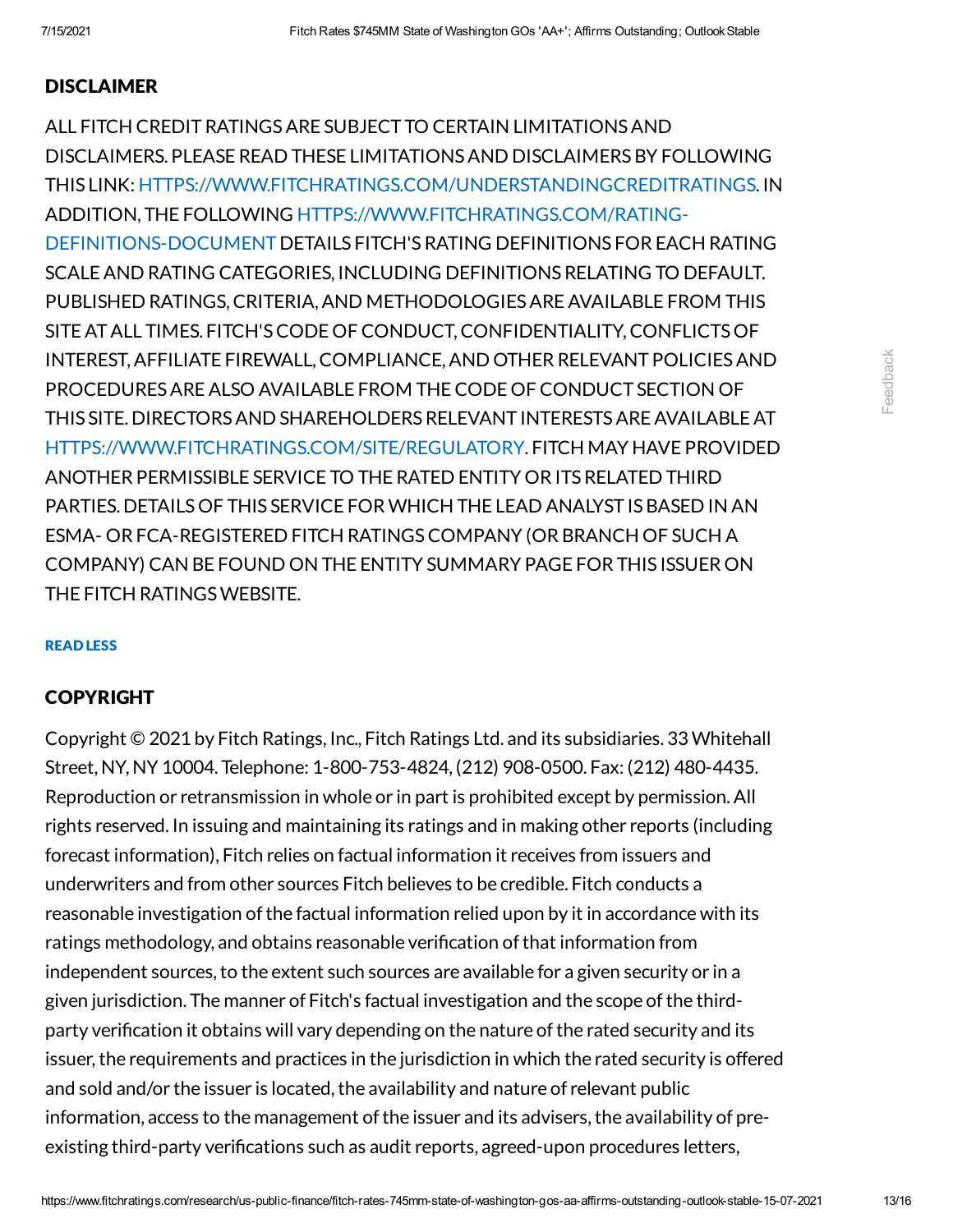appraisals, actuarial reports, engineering reports, legal opinions and other reports provided by third parties, the availability of independent and competent third- party verification sources with respect to the particular security or in the particular jurisdiction of the issuer, and a variety of other factors. Users of Fitch's ratings and reports should understand that neither an enhanced factual investigation nor any third-party verification can ensure that all ofthe information Fitch relies on in connection with a rating or a report will be accurate and complete. Ultimately, the issuer and its advisers are responsible for the accuracy of the information they provide to Fitch and to the market in offering documents and other reports. In issuing its ratings and its reports, Fitch must rely on the work of experts, including independent auditors with respect to financial statements and attorneys with respect to legal and tax matters. Further, ratings and forecasts of financial and other information are inherently forward-looking and embody assumptions and predictions about future events that by their nature cannot be verified as facts.As a result, despite any verification of current facts, ratings and forecasts can be affected by future events or conditions that were not anticipated at the time a rating or forecast was issued or affirmed.

The information in this report is provided "as is" without any representation or warranty of any kind, and Fitch does not represent or warrant that the report or any of its contents will meet any of the requirements of a recipient of the report. A Fitch rating is an opinion as to the creditworthiness of a security. This opinion and reports made by Fitch are based on established criteria and methodologies that Fitch is continuously evaluating and updating. Therefore, ratings and reports are the collective work product of Fitch and no individual, or group ofindividuals, is solely responsible for a rating or a report. The rating does not address the risk ofloss due to risks other than credit risk, unless such risk is specifically mentioned. Fitch is not engaged in the offer or sale of any security.All Fitch reports have shared authorship. Individuals identified in a Fitch report were involved in, but are not solely responsible for, the opinions stated therein. The individuals are named for contact purposes only.A report providing a Fitch rating is neither a prospectus nor a substitute for the information assembled, verified and presented to investors by the issuer and its agents in connection with the sale of the securities. Ratings may be changed or withdrawn at any time for any reason in the sole discretion of Fitch. Fitch does not provide investment advice of any sort. Ratings are not a recommendation to buy, sell, or hold any security. Ratings do not comment on the adequacy of market price, the suitability of any security for a particular investor, or the tax-exempt nature or taxability of payments made in respect to any security. Fitch receives fees from issuers, insurers, guarantors, other obligors, and underwriters for rating securities. Such fees generally vary from US\$1,000 to US\$750,000 (or the applicable currency equivalent) per issue. In certain cases, Fitch will rate all or a number of issues issued by a particular issuer, or insured or guaranteed by a particular insurer or guarantor,for a single annual fee. Such fees are expected to vary from US\$10,000 to US\$1,500,000 (or the applicable currency equivalent). The assignment, publication, or dissemination of a rating by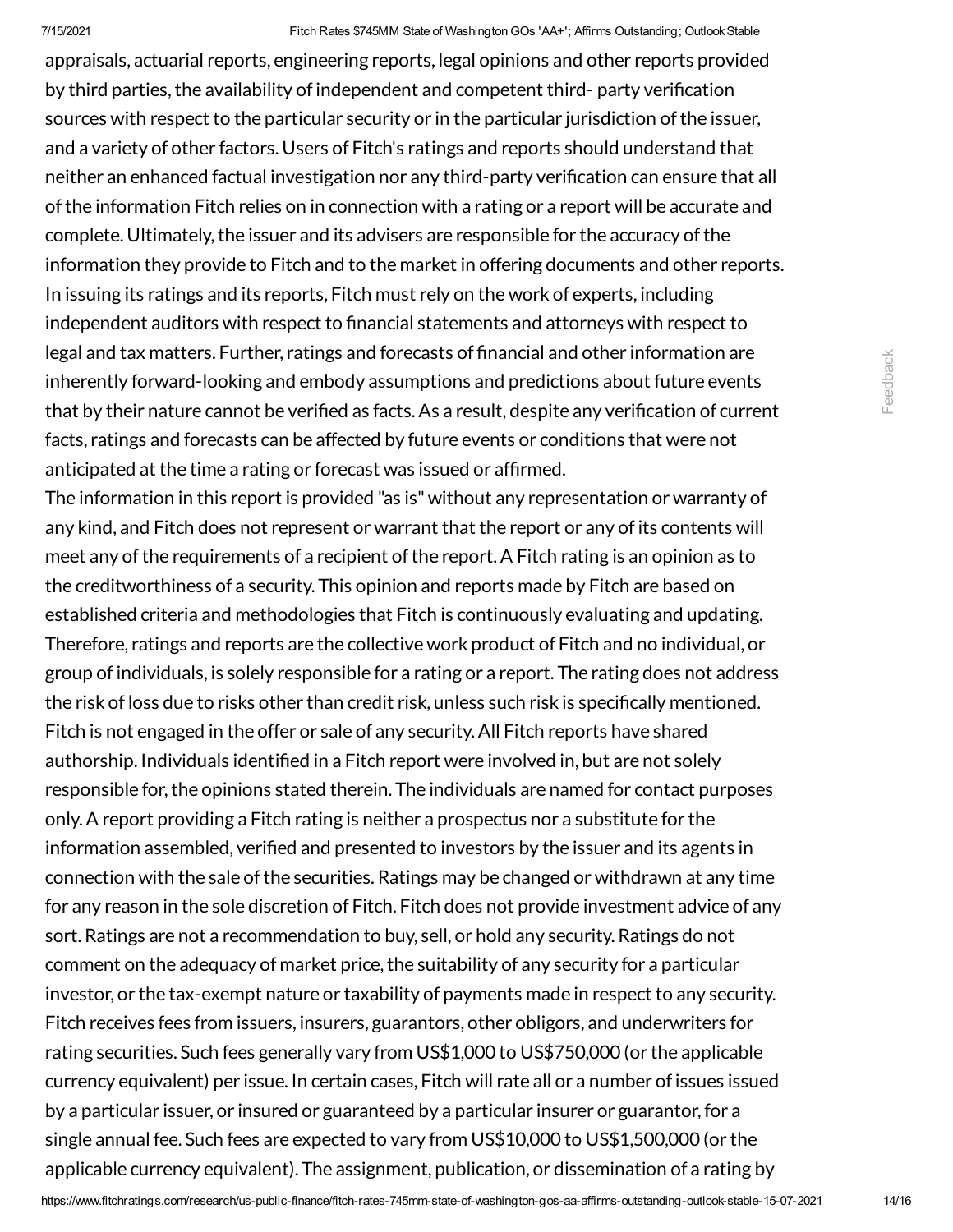Fitch shall not constitute a consent by Fitch to use its name as an expert in connection with any registration statement filed under the United States securities laws, the Financial Services and Markets Act of 2000 of the United Kingdom, or the securities laws of any particular jurisdiction. Due to the relative efficiency of electronic publishing and distribution, Fitch research may be available to electronic subscribers up to three days earlier than to print subscribers.

For Australia, New Zealand, Taiwan and South Korea only: Fitch Australia Pty Ltd holds an Australian financial services license (AFS license no. 337123) which authorizes it to provide credit ratings to wholesale clients only.Credit ratings information published by Fitch is not intended to be used by persons who are retail clients within the meaning of the Corporations Act 2001

Fitch Ratings, Inc. is registered with the U.S. Securities and Exchange Commission as a Nationally Recognized Statistical Rating Organization (the "NRSRO").While certain ofthe NRSRO's credit rating subsidiaries are listed on Item 3 of Form NRSRO and as such are authorized to issue credit ratings on behalf of the NRSRO (see

[https://www.fitchratings.com/site/regulatory\)](https://www.fitchratings.com/site/regulatory), other credit rating subsidiaries are not listed on Form NRSRO (the "non-NRSROs") and therefore credit ratings issued by those subsidiaries are not issued on behalf of the NRSRO. However, non-NRSRO personnel may participate in determining credit ratings issued by or on behalf ofthe NRSRO.

#### READ LESS

#### SOLICITATION STATUS

The ratings above were solicited and assigned or maintained by Fitch at the request of the rated entity/issuer or a related third party.Any exceptions follow below.

#### <span id="page-14-0"></span>ENDORSEMENT POLICY

Fitch's international credit ratings produced outside the EU or the UK, as the case may be, are endorsed for use by regulated entities within the EU or the UK, respectively,for regulatory purposes, pursuant to the terms of the EU CRA Regulation or the UK Credit Rating Agencies (Amendment etc.) (EU Exit) Regulations 2019, as the case may be. Fitch's approach to endorsement in the EU and the UK can be found on Fitch's [Regulatory](https://www.fitchratings.com/regulatory) Affairs page on Fitch's website. The endorsement status ofinternational credit ratings is provided within the entity summary page for each rated entity and in the transaction detail pages for structured finance transactions on the Fitch website. These disclosures are updated on a daily basis.